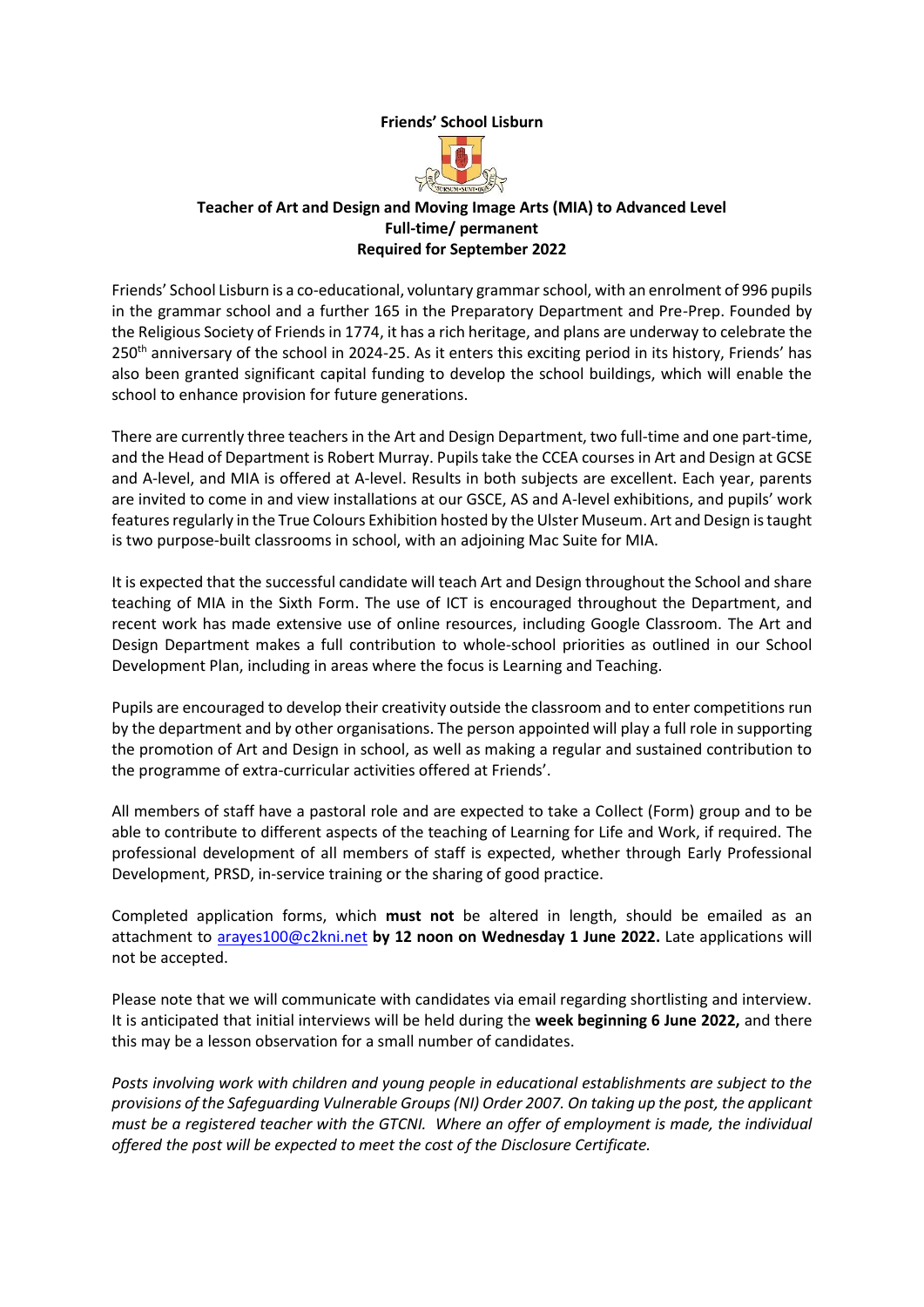#### **Duties**

The person appointed will work under the direction of the Head of the Art and Design Department. In addition to the professional duties of a subject teacher, the person appointed will be required to:

- 1. Teach Art and Design throughout the School and teach MIA at A-level.
- 2. Follow the aims and objectives of the Art and Design Department and share in the development and implementation of its policies regarding schemes of work, assessment and reporting, classroom organisation and use of resources.
- 3. Attend department meetings and play an active role in whole-school curriculum and pastoral developments.
- 4. Be aware of, and implement as necessary, developments in the teaching of Art and Design and MIA.
- 5. Take part in development planning within the Art and Design Department and work with colleagues in the Department on the priorities identified.
- 6. Employ appropriate teaching strategies to promote learning, including the effective use of ICT.
- 7. Share in the supervision duties undertaken by all members of staff.
- 8. Take responsibility for the pastoral care of a Collect (Form) group and work as a team member with the rest of the staff responsible for this year group, carrying out duties linked to the pastoral calendar, and taking part in meetings in school which relate to the arrangements for pastoral care.
- 9. Contribute, as required, to the teaching of the Learning for Life and Work programme in school.
- 10. Attend parent teacher consultation meetings and communicate with parents in a professional manner in relation to the progress of pupils.
- 11. Play an active role in the promotion of Art and Design and MIA in school and ensure that, in line with the priorities of the Careers Department, pupils are aware of career pathways linked to the subjects.
- 12. Make a regular and sustained contribution to the programme of extra-curricular activities offered at Friends' School.
- 13. Under the direction of the Principal, carry out any other duties which may reasonably be expected of him/her as a teacher in the School.

The teacher appointed will be responsible to the Board of Governors through the Principal. Salary will be at the appropriate placing on the main pay spine for qualified teachers.